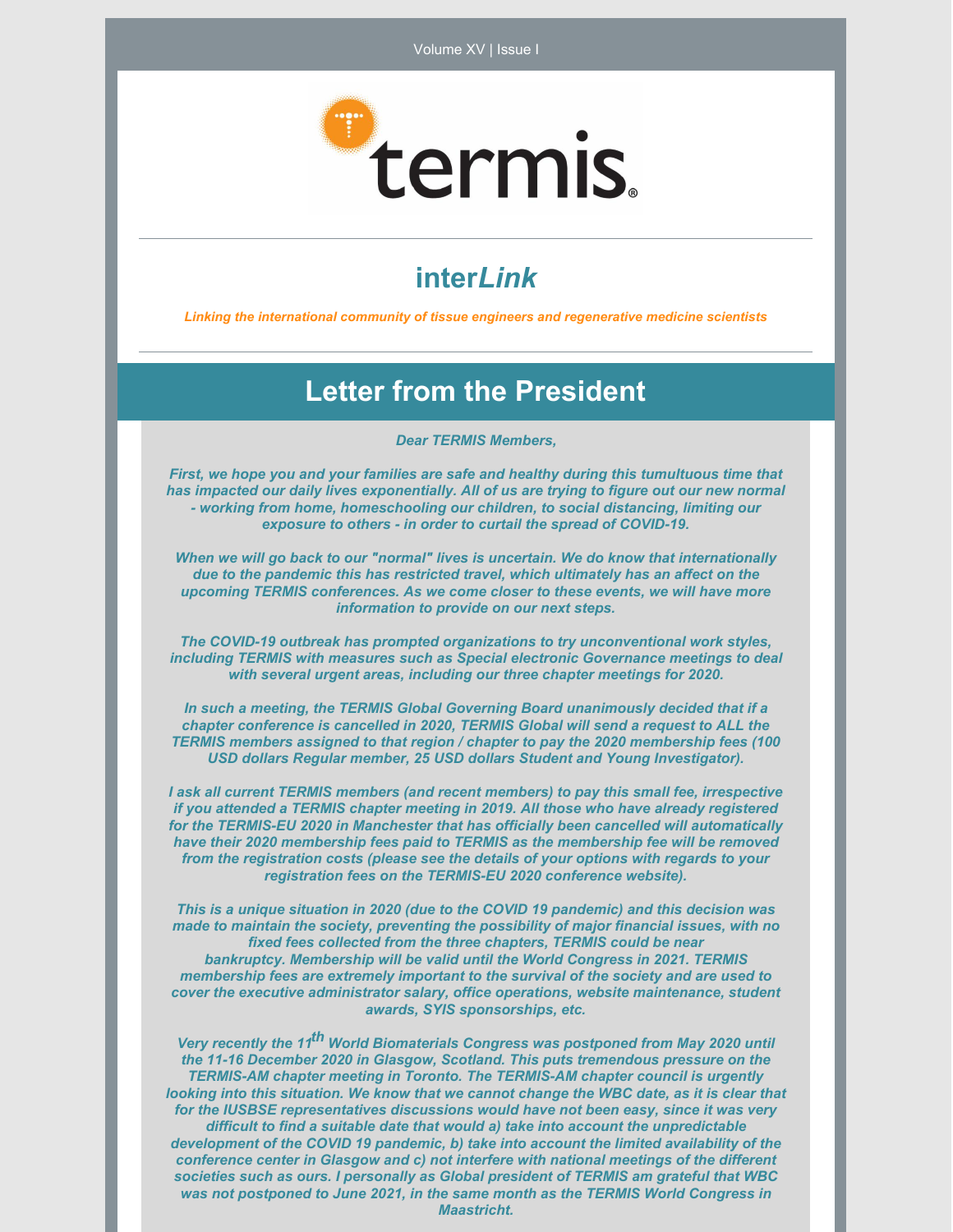*On top of these special meetings our governance looks at many topics from initiating systems to help our administrator handle the membership, reviewing chapter meeting date windows to help all our chapters including possibility of rotations of the windows timing, collaborations with other societies (especially clinical ones), thematic groups, finances and very importantly (as the theme of my presidency) best practice in governance, procedures and operations of the society.*

*In this coming year, TERMIS will rely on the support of its members in order to succeed and flourish in this time of the Corona Crisis. You, our members, are the reason that the society has been able to sustain itself for close to 15 years.*

*Thank you for your continued support!*

*Sincerely, R. Geoff Richards TERMIS President*

### **In Remembrance:** *Robert M. Nerem*



Recently, one of the founders of TERMIS passed away. Bob was a force. Anyone that knew Bob, may of at first been a bit intimated by his presence, but once you started a conversation, you knew right away that he valued the conversation and truly wanted to take the time out of his busy day to talk.

He was a pioneer of our field and influenced so many on a global level. One of the best ways we can remember him is to read and live by his "**Rules of Life: The Planet Earth School**."

You are enrolled in a full-time school called "Life on Planet Earth"; the teachers in this school are the persons you encounter and/or the events in which you are involved. As you will be a student in this school, the following rules may be of help. These represent a combination of insights, i.e. rules provided *by many people, not just this author.*

1. In this school there are no such things as mistakes, only lessons, i.e. a series of learning experiences; growth is through a series of such experiences, a process which involves both successful and unsuccessful experiments.

2. An unsuccessful experiment does not represent failure, it is just a learning experience; often one learns more from these than from successes; apply the lessons of today so as to make yourself a better person tomorrow.

3. Be open in the widest possible way to encountering a new person, to a new opportunity, as these represent new teachers, new learning experiences; "leave the screen door (to the outside world) unlatched," you never know who or what will walk in.

4. If you encounter a closed door, simply look for another door that might be open; life is filled with a lot of paths and doors to walk through, don't waste time on a door which is closed, let the "rock" in your path be a "stepping stone."

5. Your life is up to you; at birth you were provided a "canvas" onto which you have the opportunity to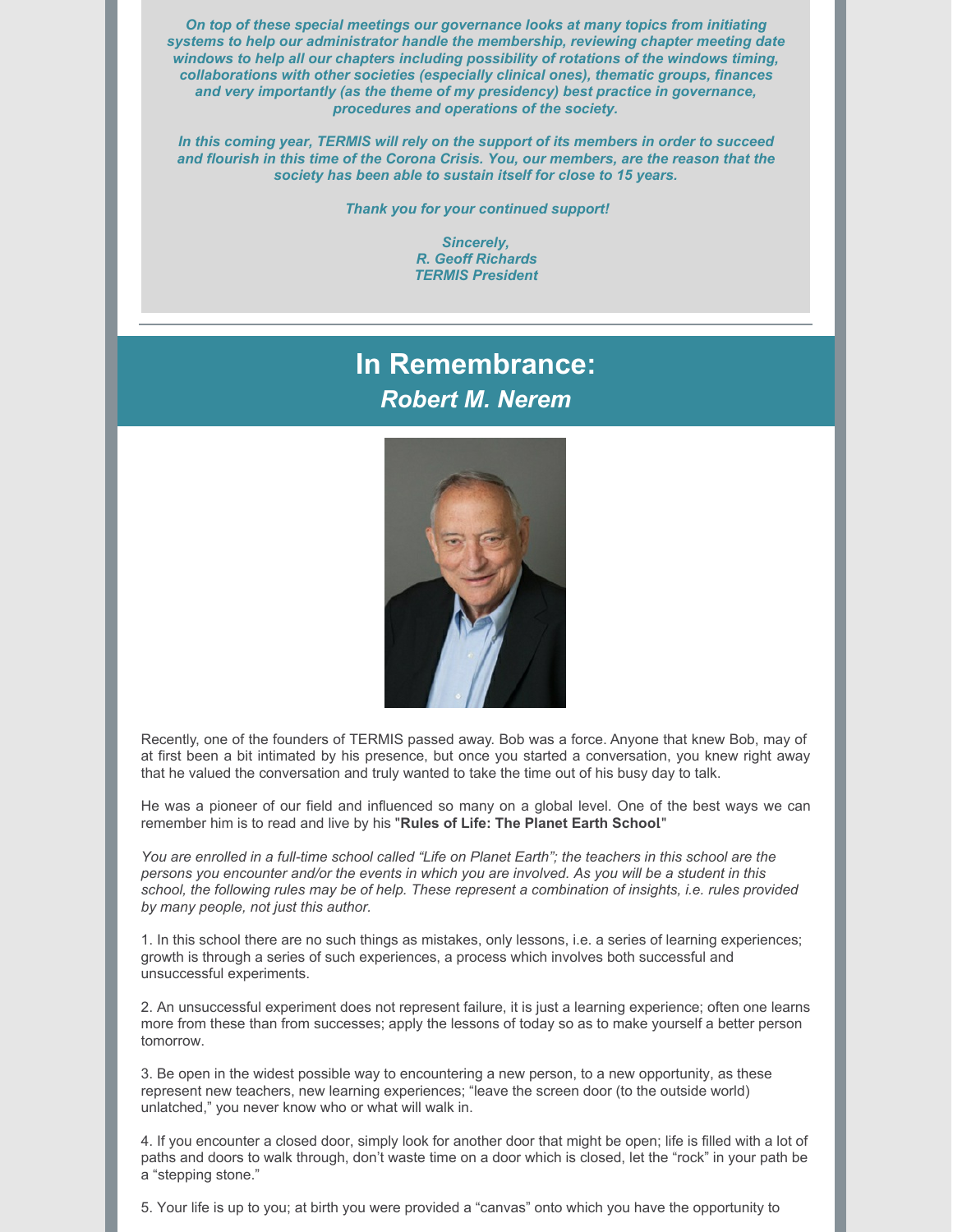"paint your life;" take charge of your life and the "painting of this picture," if you don't someone or something else will.

6. Be willing to let go of the life that you had planned so as to have the life that awaits you; life is only known by those who have found a way to be comfortable with change and the unknown.

7. Don't let your preoccupation with reality stifle your imagination; do not go where the path is leading, go where there is no path and leave a trail.

8. Be willing to do the really important things you can, even if it is only one step at a time; if someday, why not now, even though the impossible may take a while.

9. Remember that the cup is always half full, never half empty, but remember that the only cards you can play are the ones that you were dealt; life is 10 percent what happens to you and 90 percent how you respond.

10. People will remember not what you said, but only how you made them feel; strive to make a difference in the lives of others.

11. If people think that you care, they will care about what you think; as a leader care for those that you are leading and make sure they get the credit.

12. Never have expectations, only hopes; our expectations may only blind us, the most powerful way to connect to another person is to listen.

13. Each of us is unfinished, a work in progress, even so more than we may think; look for the good in people, try to imagine the world as it seems to the other person.

14. Never, never worry about something over which you have no control.

15. Whatever happens, place the least dramatic interpretation on the event, the incident, and/or whatever is said.

16. Welcome each and every new day for "each dawn is a new beginning;" each day presents new opportunities and a day spent without real enthusiasm, is an opportunity lost; embracing life is a choice.

17. Love yourself, make peace with who you are and where you are at this moment in time; listen to your heart, if you can't hear what it is saying in this noisy world, make time for yourself, enjoy your own company, let your mind wander among the stars and allow yourself the freedom to be who you really are.

18. If one fears loss enough, in the end the things we possess will come to possess us.

19. Consider "life" to be a gift to you and the way you lead your life to be your gift to those who you encounter and those who come after you.

20. Finally, life's journey isn't to arrive at the grave safely in a well-preserved body, but rather to skid in sideways, worn out, shouting --- holy cow, what a ride!

21. *Bob's wife, Marilyn, found the 21st Rule of Life in his coat pocket after he passed away.*It read, Whatever you do, do something of service for someone else – then you'll know it mattered that you were alive.

<sup>1</sup> These "Rules of Life" have been assembled by Bob Nerem. They are not original, but represent Bob Nerem's philosophy.

*Thank you, Bob, for your commitment to our field and for influencing the next generation of bioengineers! It was a pleasure to have known you. Your legacy will continue, "Big, Bad Bob"!*

## **2021 TERMIS World Congress**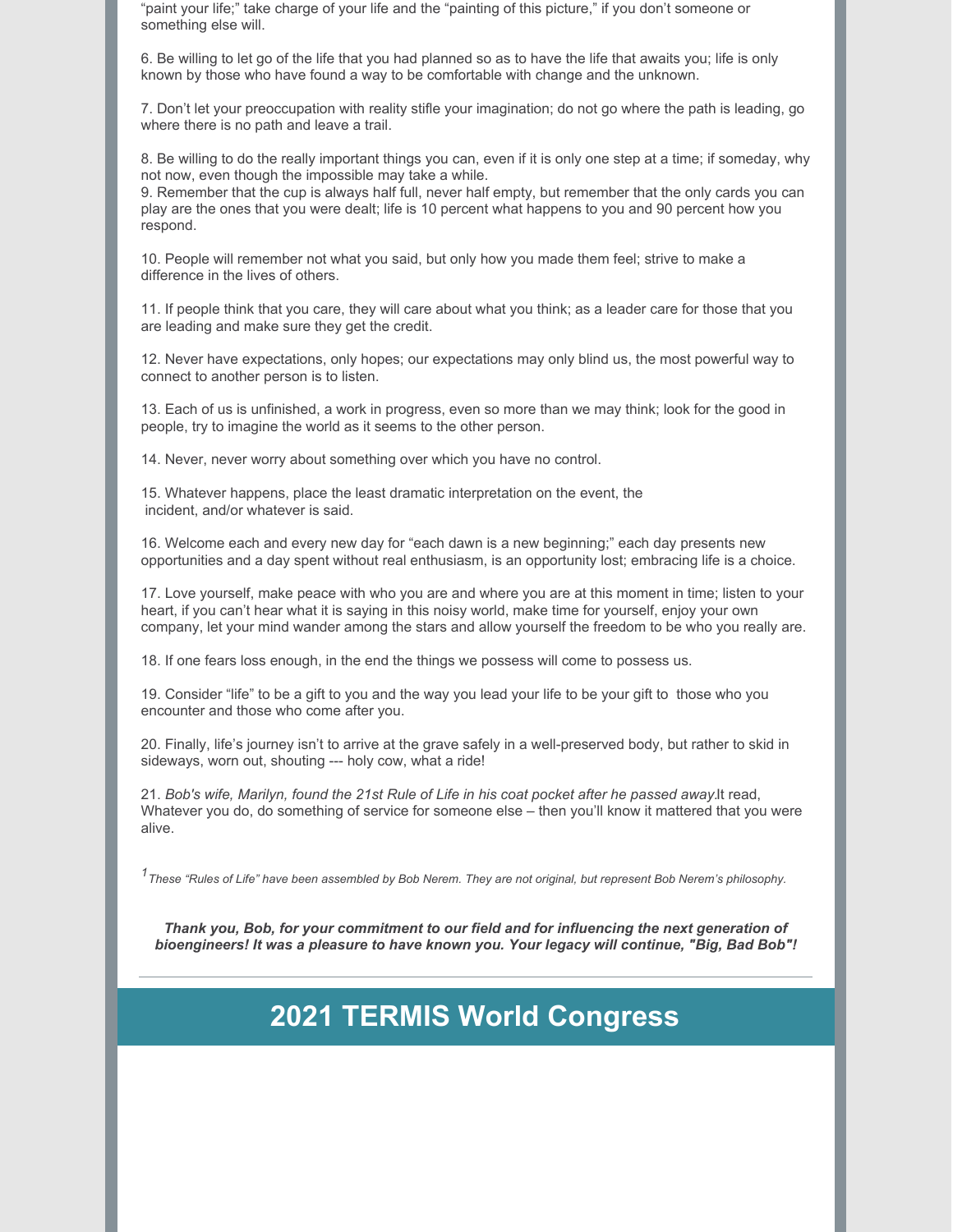

#### **Mark your Calendar - 31 May - 4 June**

The 6th TERMIS World Congress will be held in**Maastricht, The Netherlands** from **31 May - 4 June**.

The Conference Chairs:

Prof. dr. Lorenzo Moroni MERLN Institute - Maastricht University

Prof. dr. Liesbet Geris University of Liège – KU Leuven

Prof. dr. med. Stefan Jockenhövel RWTH University Aachen

2021 World [Congress](https://www.termis.org/WC2021) Website

# **Opportunity to Serve in TERMIS**

We are looking for enthusiastic active volunteers to serve on the**Bioreactor Technologies Thematic Group** with the aim to promote and develop all aspects of Bioreactors and their applications.

We are particularly keen to develop a group with diverse backgrounds and experiences.

If this if of interest, please send a CV and motivation letter to the  $Executive$  [Administrator](mailto:swilburn@termis.org).

### **TERMIS-AM Awards Program**

#### **2020 TERMIS-AM Awards Program - Call for Nomination Packages**

I am pleased to announce that the opening of the TERMIS-AM's awards program for 2020. The Awards Committee has established an awards program to recognize achievements accomplished by its members residing within the Americas.

The complete list of awards is available [online](https://termis.org/chapters-americas-committees-awards-program). *Nomination packages for any TERMIS-AM award should be submitted to Sarah Wilburn by June 1, 2020.* The criteria for submitting a nomination must be followed in order for the nomination to be accepted.

The awardees will be presented with their award, in person, at the 2020 TERMIS-AM conference in Toronto, ON or will be given virtually dependent on the current state of affairs of the COVID-19 this fall. Please submit your nomination packages to:

TERMIS-AM Awards Committee

c/o Sarah Wilburn

TERMIS Executive Administrator

E: [swilburn@termis.org](mailto:swilburn@termis.org)

Please contact us if you have any questions. Sincerely,

William Wagner TERMIS-AM Awards Committee Chair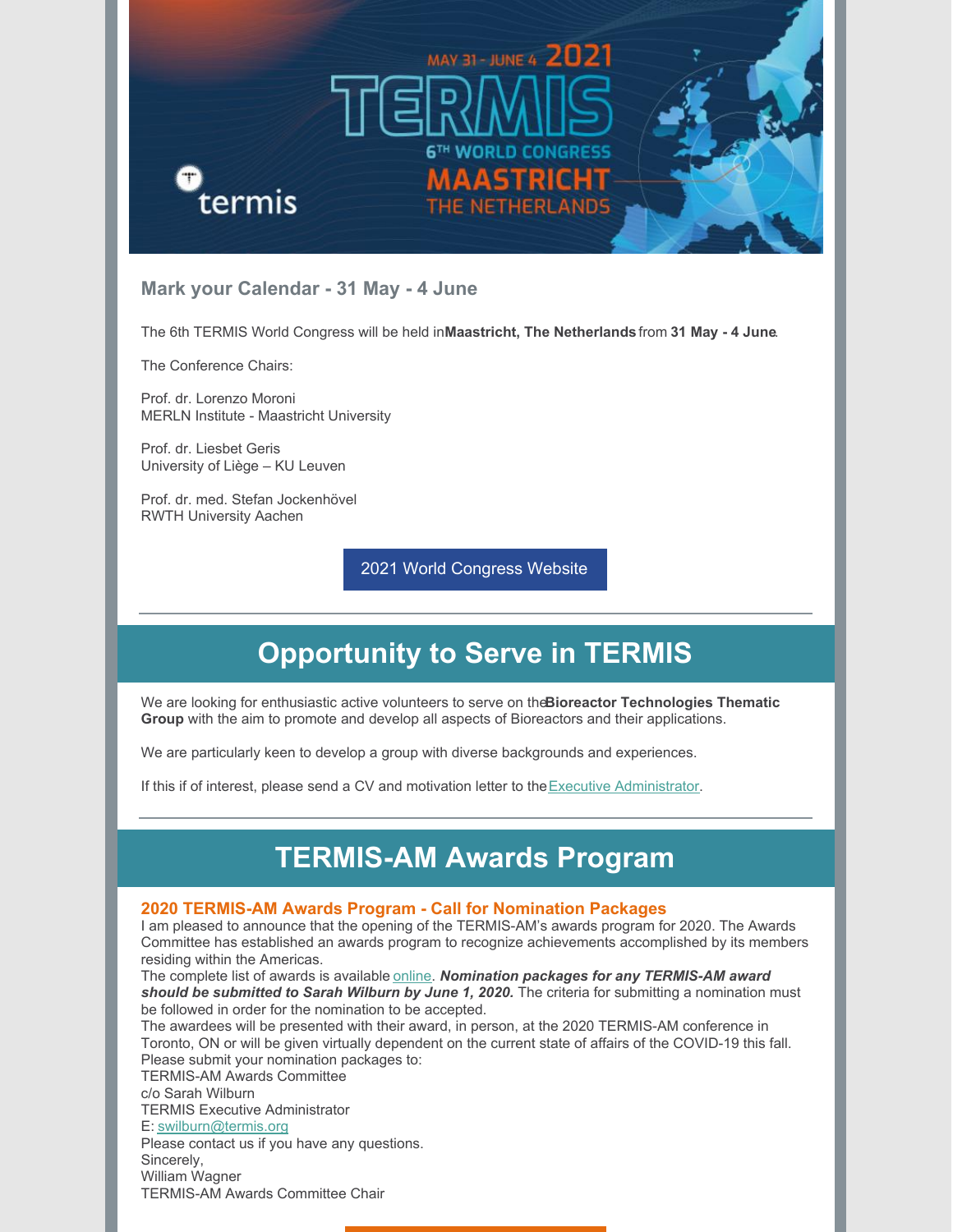[TERMIS-AM](https://www.termis.org/chapters-americas-committees-awards-program) Awards Program





*Tissue Engineering*, the Official Journal of TERMIS, is proud to present the*"Tissue Engineering Resource Center"* to all TERMIS members, presenting helpful tools and resources for researchers around the world. Included in this resource center are videos and presentation materials from Workshops held at past TERMIS meetings. We will be adding many additional resources as we build this "tool box" so make sure to access our Resource Center on a regular basis. To gain access to the Tissue Engineering Resource Center, please [click](https://home.liebertpub.com/lpages/ten-resource-center/196/) here.

If you would like to contribute to the Tissue Engineering Resource Center, please email Sophie Reisz sreisz@liebertpub.com for more information.

#### **Encourage Your Institution to Subscribe to Tissue Engineering**

If your institution does not currently subscribe to the journal,*Tissue Engineering, Parts A, B, & C*, we ask that you please complete the library recommendation form to encourage your institution's librarian to subscribe to the journal today.

Library [Recommendation](https://home.liebertpub.com/publications/tissue-engineering-parts-a-b-and-c/595/recommend) Form